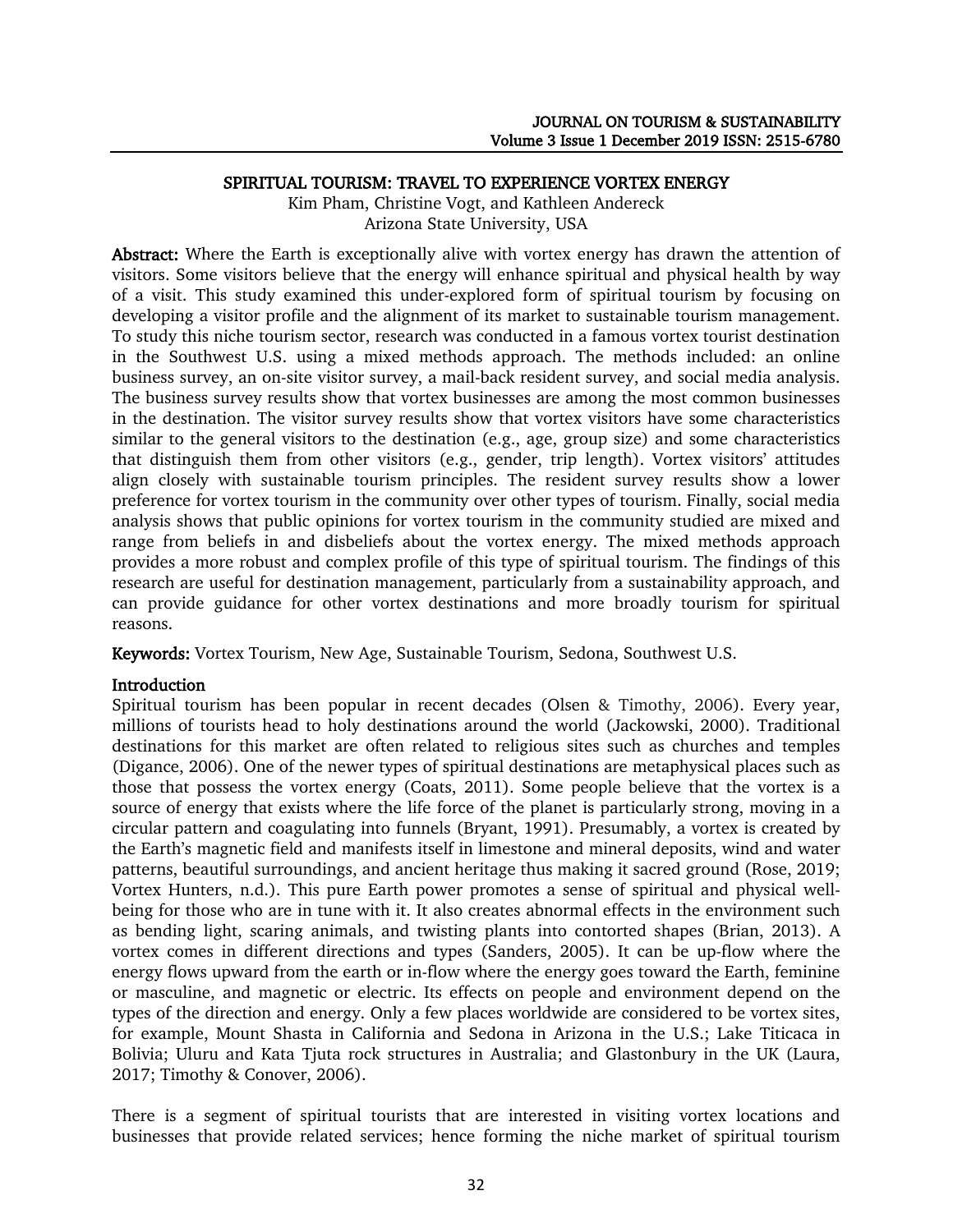related to the vortex (henceforth referred to as "vortex tourism"). Though spiritual tourism has been heavily researched; literature about spiritual tourism related to the vortex is scare. More studies are needed to generate understanding of the sector. This study explored vortex tourism by surveying businesses, visitors, and residents to provide a robust view of this form of community-based tourism that attracts an international market. It also provided a comparison of vortex visitors with other types of tourists which has not been done in previous studies. In the era of sustainable tourism, management strategies place much importance on the development of sustainable tourism products that benefit the locality environmentally, socially, and economically. Hence, it is important to examine sustainability of vortex tourism based on visitors' demographics, trip characteristics, and attitudes toward sustainable tourism. This study is the first to explore the alignment of this market segment to destination development initiatives such as sustainability. Findings can shape destination management and lay a foundation for further studies.

### Literature Review

Traveling for spiritual reasons has existed for a long time in human history and seems to be the oldest and common type of travel (Kaelber, 2006; Olsen & Timothy, 2006). Spiritual travel was mostly a religious practice in the early days. In the modern world, it has also become a form of tourism with the development of economies, advanced transportation and communication technologies, and an increased interest in leisure activities (Kaelber, 2006). Spiritual tourism has been popularized in recent decades (Olsen & Timothy, 2006). While there has not been a widely accepted definition of spiritual tourism, this study used the following definition of spiritual tourist as " someone who visits a specific place out of his/her usual environment, with the intention of spiritual meaning and/or growth, without overt religious compulsion, which could be religious, non-religious, sacred, or experiential in nature, but within a divine context, regardless of the main reason for travelling" (Haq & Medhekar, 2017, p.522 ).

Spiritual tourism is often related to a pilgrimage. A pilgrimage refers to a journey to sacred places in search of connection with God, the divine forces, or cosmology (Digance, 2006). Pilgrimage destinations are natural or human-made sites that are attached to holy spirits, such as temples, churches, mountains, pilgrimage paths, architecture, and metaphysical places (Olsen & Timothy, 1999). Travellers to these sites expect to be set apart from the mundane daily world and be transformed into a different state (Eliade, 1961). They want to become a better human being through building social relations and connections with the surrounding environment that enables them to reflect on life, values, and ethics (Cheer, 2000). A number of pilgrimage travellers feel something is missing in their lives whether it is power, health, or a sense of meaning, and they believe the miraculous occurrence of something spiritual in a sacred places can help obtain transformation (Coleman & Elsner, 1995; Digance, 2006; Turner, 1973).

Many governments and tourism agencies encourage spiritual tourism as a way to promote heritage sites and to generate economic benefits (Olsen, 2003; Timothy & Boyd, 2003). Marketing campaigns and a growing interest in cultural and heritage sites have also attracted tourists to sacred places for reasons not associated with spiritual beliefs (Olsen, 2003). These tourists might come out of their curiosity or an educational interest in learning more about the site (Olsen, 2003; Shackley, 2001a). Spiritual tourism in this scenario refers to the market of tourists visiting sacred places more as sightseeing.

There are many ancient pilgrimage destinations some of which are attached to specific religions such as Jerusalem for Roman Catholic and Mecca for Muslims (Digance, 2006). New pilgrimages sites have also evolved (Digance, 2006). In the mid 1970s, spiritual tourists started to notice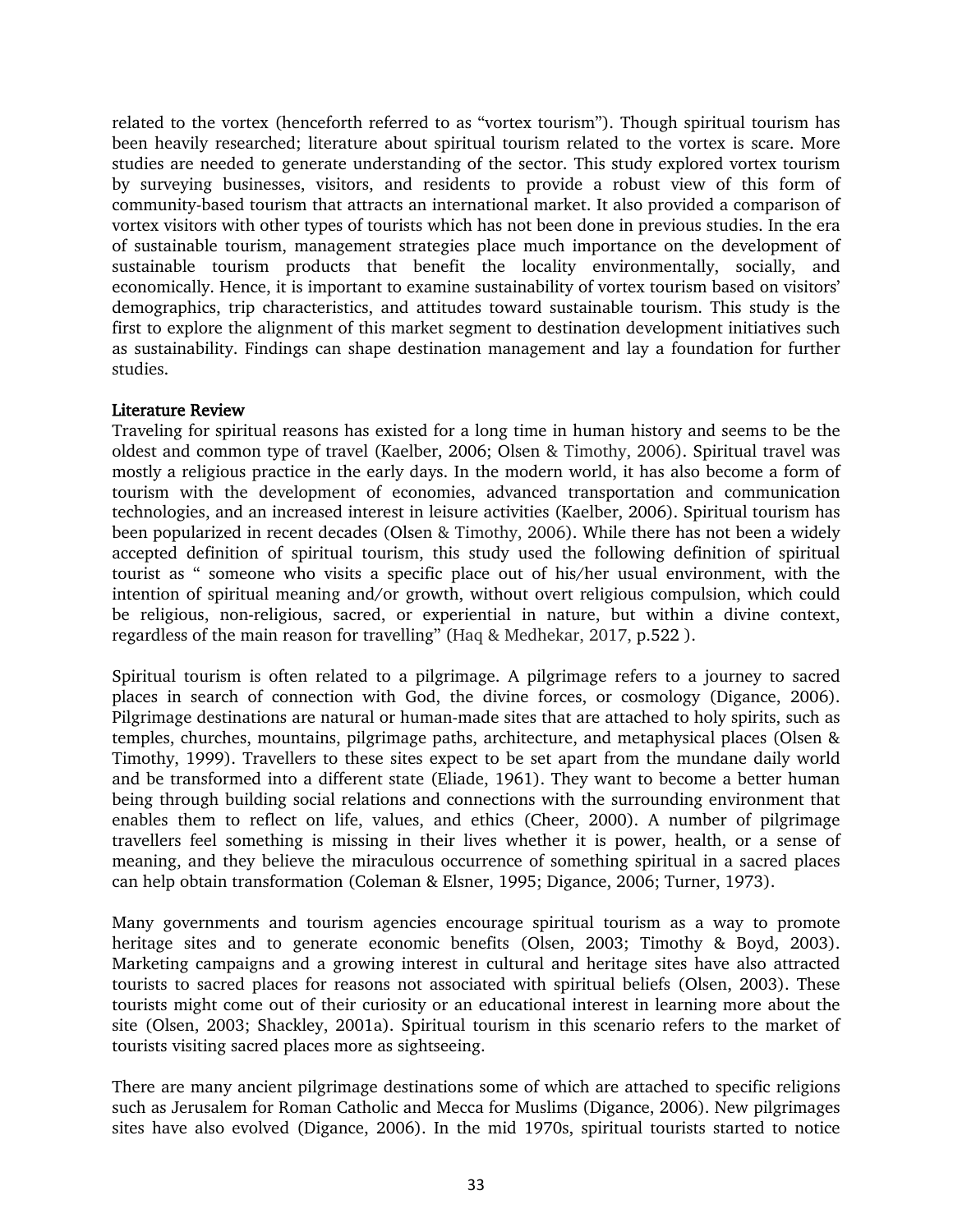places with vortex energy and increasingly have travelled to those places (Coats, 2011). Spiritual tourism in general has received much attention to become an important research area in sociology, tourism, and business (Cochrane, 2009; Simpson, Cloud, Newman & Fuqua, 2008). However, spiritual tourism that is related to vortex energy is one of the least studied topics in recreation and leisure, partly due to the scarcity of places worldwide. Few studies have mentioned, examined, and discussed vortex energy and the nature of visitation to vortex places (Coats, 2008; Coats, 2009; Coats, 2011; Duntley, 2015; Ivakhiv, 2001; Norman, 2014; Plate, 2009; Timothy & Conover, 2006). Such studies place vortex visitation as part of the New Age movement which "stresses the sanctity of nature, harmony of the cosmos, resurrection of ancient spiritual traditions, and self improvement in the realms of spirit, mind, and body" (Timothy & Conover, 2006, p. 139). New Ageism promotes simpler and ecologically oriented lifestyles to achieve personal meaning and self-transformation (Ivakhiv, 1997). The movement is believed to have emerged in the 1970s in California following the counter-cultural mysticism of the 1960s (Ivakhiv, 1997; Kyle, 1995). It quickly became a "pluralistic religious" mainstream in the U.S. during the 1990s with followers worldwide since more people became dissatisfied and stressed with contemporary society (Lengfelder & Timothy, 2000). Until the 2000s, the estimated number of New Agers was between 10 to 20 million across the globe (Aldred, 2000). New Age tourism related activities are considered pilgrimage trips to sacred places (Reisinger, 2005). During the 1970s, there was a strong interest in powerful energies of the Earth and forces of ancient civilizations; it was at this time that the vortex concept was introduced and became central to New Age activities in select places (Coats, 2011; English, 2002).

There are two types of New Age travellers, the "mere tourists" that return home shortly after the trips and the "genuine pilgrims" that travel for a long time from places to places to seek longterm spiritual transformation (Ivakhiv, 2003). The dynamics of New Age tourism enables the development of related services and facilities such as healing centers, spiritual communities, retreats, and commercial shops (Huntsinger, & Fernández‐Giménez, 2000; Timothy & Conover, 2006). Coats (2011) discussed New Age visitors' motives to experience sacred places, specifically to vortex places in Sedona, Arizona in the U.S. Accordingly, New Age followers visit different spiritual places including vortex sites to seek spiritual enlightenment, escape from pressures of modernity, and search for life guidance from the wisdom of ancient civilizations. New Age visitors in the study described the transformation they experienced after the trip such as "what Reiki (a form of life force energy) has done for me is to open me up to receive divine love and light and sharing with others" (Coats, 2011, p.207) or "As we walk the vortexes together issues are revealed. The quality of expansive energy begins with the beautiful terrain and continues through my body, opening my mind, expanding my awareness." (Coats, 2011, p.208). Several scholars attempted to describe a profile of New Age tourists. Kyle (1995) and Tucker (2002) described most New Age pilgrim-tourists as white and female. According to Coats (2008), New Age tourists were at least 46 years old, had a median household income of \$94,200, and often came from Western states of the U.S. They were mostly day-trippers, who spent between \$190 and \$300 per day. Those who stayed overnight spent an average of three nights and spent between \$344 and \$400 per day. Half of the New Age visitors travelled with another person or in a group. Many had previously visited Sedona. Beside spiritual purposes, they also came to the destination for shopping, hiking, and visiting galleries and museums. This profile of visitors was not evidence-based for New Age visitors, but instead inferred from the characteristics of Sedona tourists as a whole.

Aside from exploring the history of the New Age movement and describing its tourism activities, past studies have illuminated the controversy surrounding this activity. According to Timothy and Conover (2006), some ritual activities have negative connotations. They may contribute to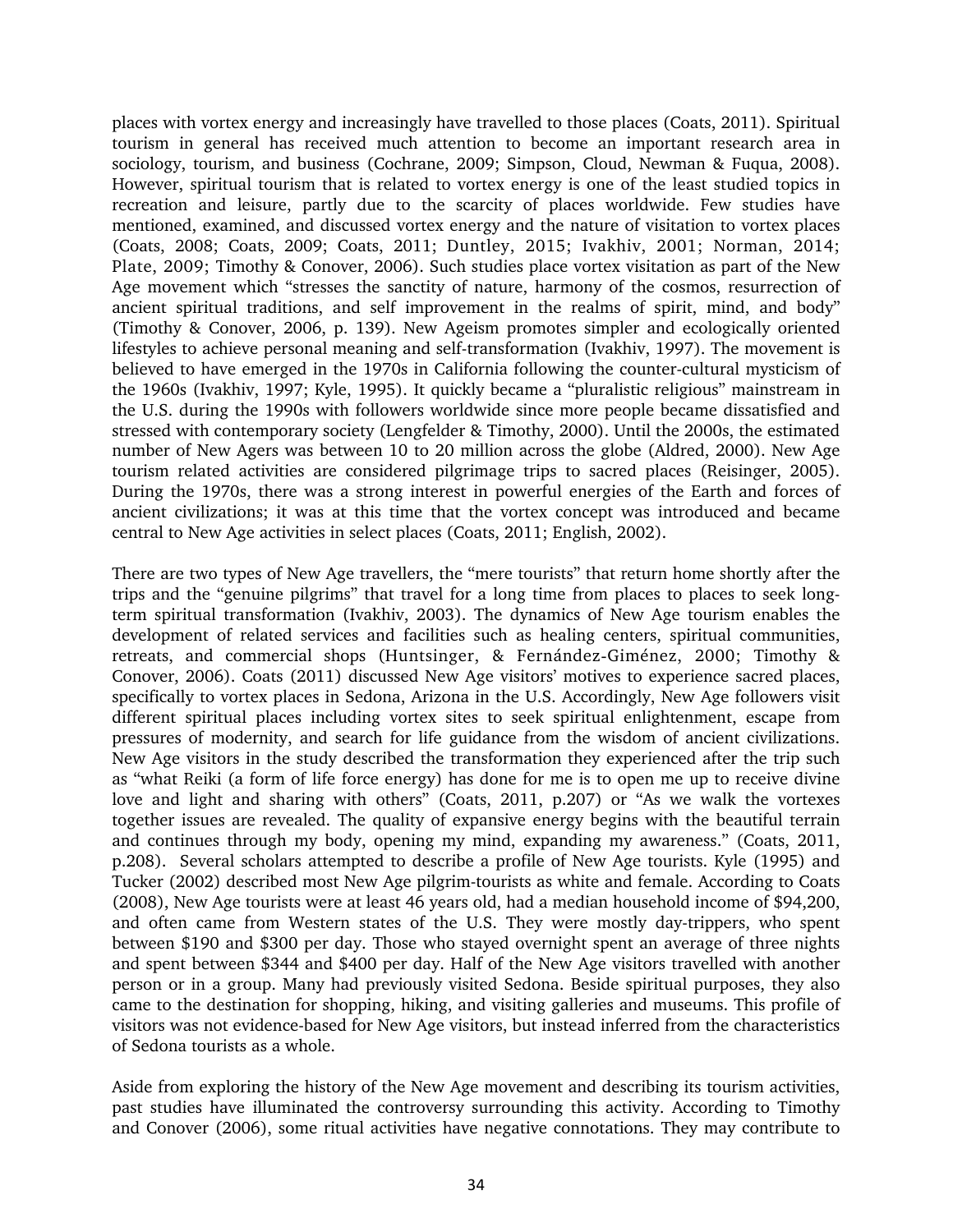environmental deterioration, such as rearranging rocks to create a medicine wheel or using candles in fire prone areas on public, tribal or private land. Some visitors leave ritual offerings at the sites or take certain objects as souvenirs, hoping that they will retain spiritual energy. New Age practices often borrow ideas from the local culture and turn them into commercial gain, thus resulting in a conflict.

The existing literature related to the vortex has focused on New Age followers. Though New Age is related closely to vortex energy and information about New Age tourism could closely reflect vortex tourism, there is a need to specifically study vortex tourism as a whole that might include New Age non-followers. Current literature lacks an evidence-based profile of vortex visitors and vortex businesses. Moreover, past research is limited to secondary data or interviews with tourists. No study has used a large, randomly selected sample using surveys.

Tourism, as the largest single sector of the world, could contribute substantially to sustainable development from local to global scales (Hunter, 1997); hence requiring the industry to be sustainable itself. The UNWTO (2005) defined sustainable tourism as "tourism that takes full account of its current and future economic, social and environmental impacts, addressing the needs of visitors, the industry, and the environment and host communities." In pursuit of sustainability goals, businesses, governmental and tourism organizations launch initiatives and educational programs to steer tourists' behaviors to minimize negative impacts of their travel to the environment and society (Götz et al., 2002; Upham, 2001). Sustainability programs guide tourists toward sustainable consumption since tourists' choices have different significance for the sustainability of tourism destinations (Budeanu, 2007). Examples of sustainable choices suggested for tourists are ecofriendly local transportation to mitigate air pollution, congestion, noise, and the risk of vehicle accidents; local products to help bring income to local residents and prevent leakage of tourism revenue to foreign or outside investors; and sustainable certified businesses (Budeanu, 2007; Jarvis, Weeden & Simcock, 2010). Visitors are also encouraged to support environmental initiatives such as Leave No Trace initiated by different U.S. land management agencies that encourages visitors to keep the environment clean by leaving no trash behind and doing no harm to the sites; or Dark Sky initiated by International Dark Sky Association that discourages light pollution by turning off the lights in cities (Rodrigues, Rodrigues, & Peroff, 2015; Vagias & Powell, 2010). In addition to tourists' behaviors and attitudes toward sustainable initiatives, others of their characteristics are important for sustainable tourism development (Dolnicar & Leisch, 2008; Nickerson, Jorgenson & Boley, 2016). Different types of tourists create different impacts on destinations (Lundie et al., 2007). Therefore, destinations that prioritize sustainability are selecting tourists based on segmentation that categorizes tourists into sustainable tourists and less-sustainable tourists based on their demographics, motives to visit a destination, and trip characteristics (Blamey & Braithwaite, 1997; Nyaupane, White & Budruk, 2006). Sustainable tourists are those that carry lower environmental footprints and create higher economic and social values (Lundie et al., 2007; Nickerson, Jorgenson & Boley, 2016). Some scholars and destination developers recommend targeting tourists who stay longer at a destination rather than day-trippers (Becken & Simmons, 2008). This type of visitor could lead to more local spending. Additionally, a longer stay could result in less greenhouse gas emissions since travel is spread across the length of a trip. Other suggested segments are repeat visitors and environmentally oriented tourists (Inskeep, 1991).

Residents are major actors in the tourism development process since they take part in providing services for tourists, create attractions, and are directly affected by tourism (Ap, 1990; Gunn, 1994; Murphy, 1985). Murphy (1985) argued that the good will and cooperation of host communities is vital for tourism development. As tourism grows, the residents in many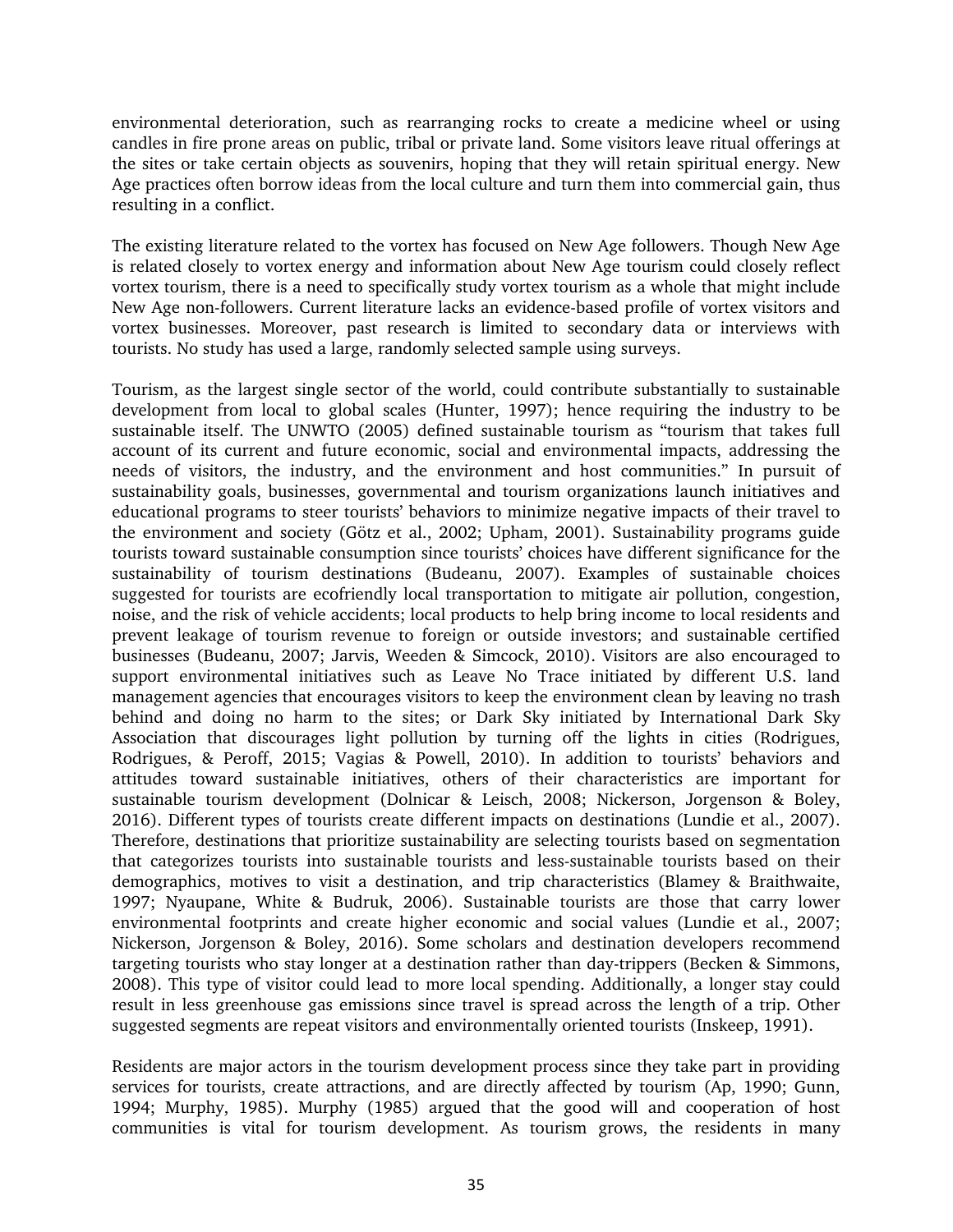destinations may not automatically accept all (or any) forms of tourism development imposed by the industry in the locality (Gunn, 1994). Recent cases of residents launching campaigns against tourism because of heavy visitation that is severely deteriorating quality of life is evident in popular destinations such as Venice and Barcelona (Seraphin, Sheeran & Pilato, 2018). Consequently, assessing resident attitudes toward tourism is necessary for sustainable development and management. Many studies focus on residents' attitudes toward impacts of tourism (Brougham & Butler, 1981; Gilbert & Clark, 1997; Lankford, 1994). Andereck and Vogt (2000) suggested both researchers and destination managers examine residents' attitude about different types of tourism products specifically considering level of acceptance of various forms of tourism development. Findings from resident studies can help destination managers to promote and manage suitable products that satisfy visitors' and residents' needs and desires.

Authenticity plays an important role in sustainable tourism development (Cohen, 2002). Authenticity refers to different meanings: (1) tourism products or services created by local people according to custom or tradition, (2) the sense of the genuine, the real or the uniqueness of products or services, and (3) a potential existential state of "being" that is to be activated by tourist activities; at this stage, people feel they are themselves, much more authentic and more freely self-expressed than in everyday life (Cohen, 2002; Wang, 1999). Therefore, authenticity advocates local culture and lifestyle, as well as visitors seeking meaningful tourism activities. Concerns that tourism leads to commoditization of authenticity for economic gains exist (Greenwood, 1977). "Staged authenticity" has been considered to be a by-product of the commodification process (Cohen, 2002; Wang, 1999).

This study approached the phenomena of vortex tourism with survey methods and probabilistic sampling methods to provide a more in-depth profile and understanding of this tourism subsector that has been lacking in the literature. Additionally, this study examines the sector as a component of sustainable tourism from three viewpoints: (1) vortex visitors' attitudes toward sustainable consumption and initiatives in tourism, (2) residents' attitudes toward the development of vortex tourism, and (3) the authenticity of vortex energy, as well as vortex tourism, from the public's perspective. The research questions of the study are:

- Question 1: What are the size and characteristics of vortex tourism businesses (in the studied destination)?
- Question 2: What is the size and characteristics of the vortex visitor market? How are they different from non-vortex visitors?
- **Ouestion 3:** How do vortex visitors' attitudes align with sustainable tourism principles?
- Question 4: What is the acceptance level of local residents toward vortex tourism?
- **Question 5:** What are public opinions regarding the authenticity of vortex energy and vortex tourism?

### Research Site and Methods

To study spiritual tourism featuring vortex energy, a destination in the Southwest U.S. was considered a suitable place to examine the research questions. The place is considered a popular tourism destination in the U.S. that attracts approximately three million visitors each year, including domestic and international. Some of its features include unique red rock landscapes, several state parks, and more than 300 miles of hiking trails. It is also well known for Native American heritages sites. Different Native American groups inhabited the area from 500 AD until recent centuries leaving behind historic ruins that have become an important part of the tourism attraction (Dream Sedona, 2011). Since the 1970s, together with the popularization of the New Age movement, many spiritual experts and believers think this location possesses the sacred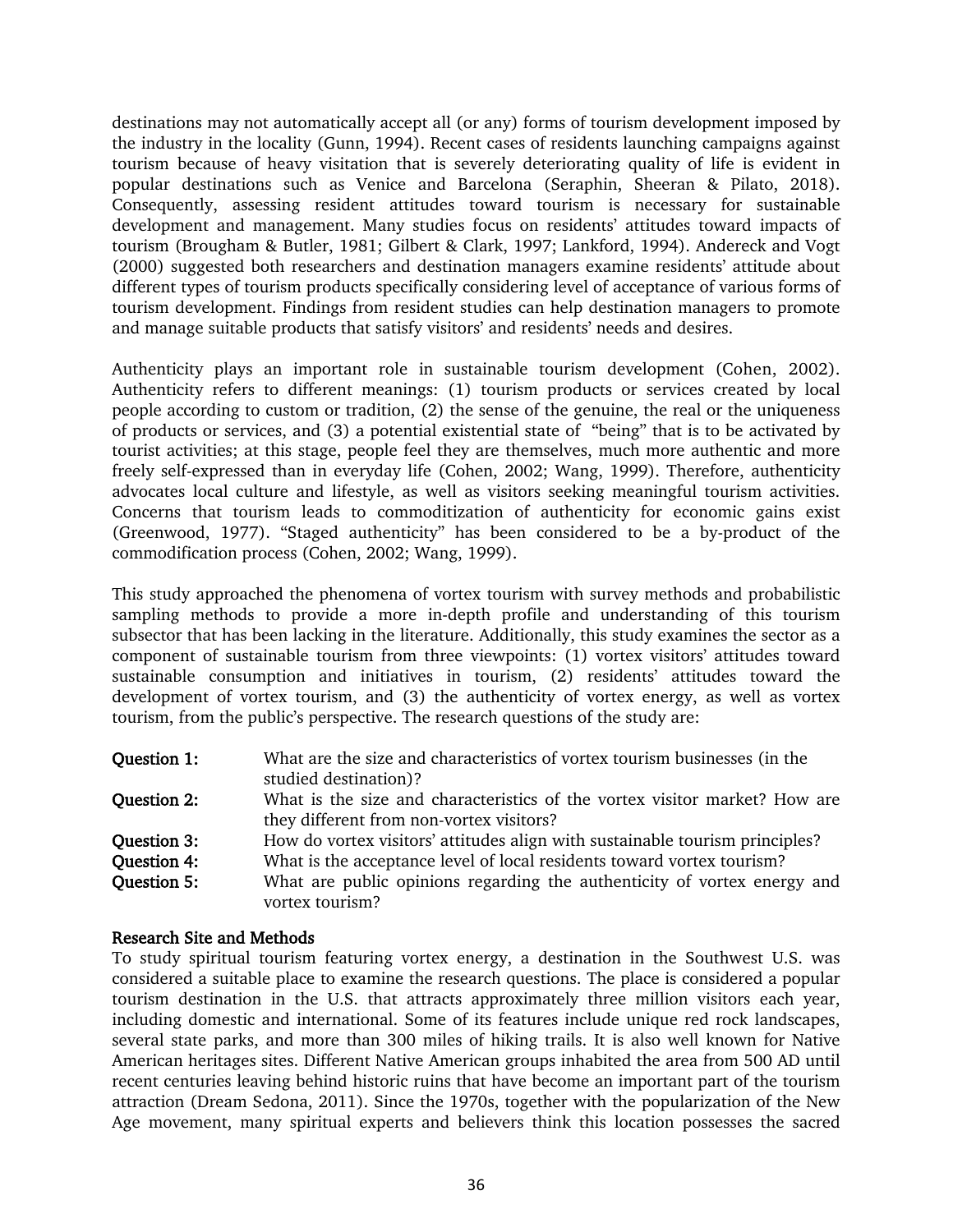energy of the vortex (Coats, 2009). The general belief is that there are several vortex sites at the destination, however some consider the entire area as a vortex (Andres, 2007). Page Bryant, a psychic, was credited to be the first person to identify specific locations of powerful energy centers in the area. She called these centers "vortexes" and made the concept popular (Ivakhiv, 2001). Bryant's proclamations arrived just as the New Age movement was gathering momentum. These events led to thousands of people moving to the area to be close to the energy centers or people visiting as a pilgrim destination, thus forming the market for spiritual vortex tourism. The New Age movement also brought international tourists to the region through its global network (Coats, 2011). Since then, different local actors such as the Chamber of Commerce and Tourism Bureau, local businesses, tour guides, and spiritual practitioners have advocated for the vortexes. Vortexes appear in marketing strategies of local businesses and government offices, including maps of vortex sites. During the 1990s, the vortexes gained great attention from media and were highlighted by leading newspapers in the U.S., making the destination a mainstream spiritual site for pilgrims (Coats, 2011). Currently, there are numerous activities at the vortex sites, such as yoga and meditation; course offerings for advanced mind and body vitalization; vortex workshops or simply visiting the vortex sites.

This study employed a mixed methods approach to explore different aspects of vortex tourism. According to Creswell (2013), a mixed methods approach involves collecting, analyzing, and integrating quantitative and qualitative data within the same study. The combination of the two types of data provides a better understanding of a research topic. One popular way to conduct a mixed methods approach is using a sequential explanatory design. Accordingly, researchers first collected and analyzed quantitative data and based on the results, then designed the subsequent qualitative phase. The qualitative phase can help to explain unexpected results from the quantitative phase.

A delimitation of the research was correctly identifying those who visited for the vortex energy. As the literature review revealed, there are many classifications of spiritual and New Age activities that could be related to the vortex energy (Coats, 2009). It is reasonable to assume that spiritual, New Age, and vortex tourism overlap in the destination studied. To create a vortex visitor segment, two variables were used to validate (or triangulate) that both the interest in and actual visiting of vortex sites occurred during a visit to the destination. To be considered a vortex visitor, respondents to the visitor survey had to select either "vortex visit or tour," or "spiritual, metaphysical activities" as a leisure activity that they did or were likely to participate in during their visit. Additionally, respondents had to indicate that they actually visited "vortex sites." All other respondents were considered "non-vortex" or general visitors.

The first phase of this study used an online business survey, an on-site visitor survey, and a mailback resident survey. The different modes of conducting surveys were because of the availability of sampling lists and the best ways to reach each of the populations. An incentive was used for each of the surveys where one or two people were selected in each sample to receive a restaurant gift card. Participants in all surveys were 18 years old or older which was confirmed using screening and reported age in the dataset. Data analysis was conducted using SPSS and consisted of descriptive statistics and tests of association such as Chi-square and independent-samples ttest. Where Chi-square and independent-samples t-test were applied, a P value that was less than .05 showed a significant difference between compared groups (Moore & Kirkland, 2007).

The business survey was administered on Qualtrics software during June and July 2018. Invitations were sent to representatives of 676 local businesses that are members of the local Chamber of Commerce & Tourism Bureau. The list included tourism and non-tourism businesses.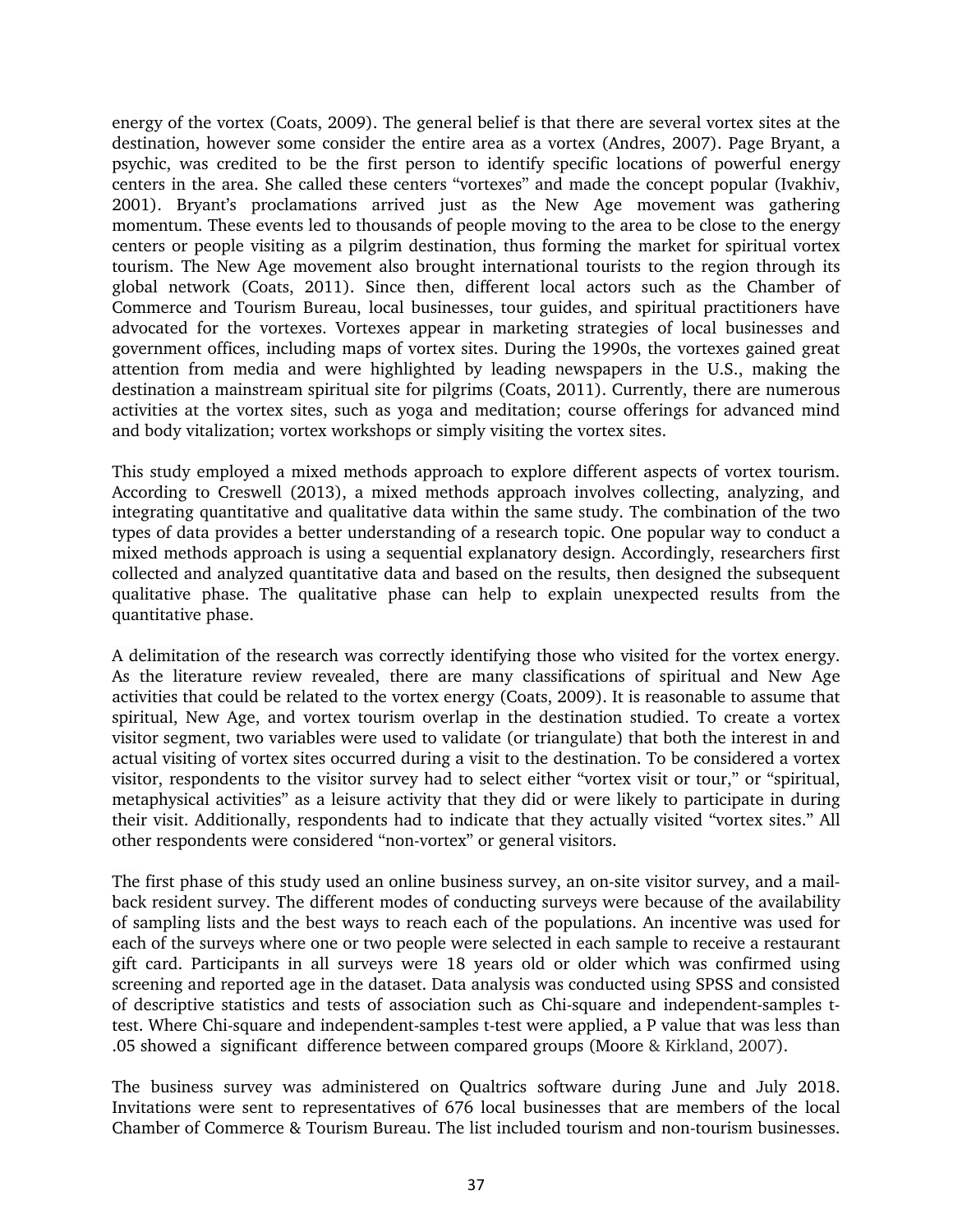The online survey asked about the volume of business, year of operation, number of employees, and how businesses were related to the tourism industry.

The visitor survey was conducted from January to July of 2018 at six sites including: a church, a shopping mall, an up-town business district, a state park, and two trailheads. Surveys were conducted twice per month at each site, each time for six hours. The dates of surveying varied between weekdays and weekends. Sampling was random selection; the surveyors invited one participant every 10 minutes. For tourists travelling in groups, only one participant was invited to complete the survey. The survey targeted both vortex visitors and non-vortex visitors. Vortex visitors were those who indicated they participated in spiritual and metaphysical activities, took a vortex tour, or visited a vortex site. General visitors were those who did not participate in any of these activities. Demographics (age, gender, etc.) and trip characteristics (group size, trip length, etc.) were also measured. Visitors' opinions about sustainable initiatives in destinations were measured by asking the respondent to rank seven initiatives that they look for on vacation based on a scale from 1 equals "not important" to 5 equals "very important."

The resident mail survey was administered from March to July of 2018 to 1,000 randomly selected households from a tax list. Households selected were approximately 20% of the owneroccupied units. One primary adult in each household was asked to complete the questionnaire. In this survey, residents were asked about their level of support for different types of tourism products and facilities in the destination that included spiritual and vortex activities. The scale for residents to express the level of support ranged from 1 that equals "not acceptable" to 5 equals "very acceptable."

A qualitative approach using social media was applied in the second phase during January 2019 to examine public opinions about vortex tourism. Comments to posts on TripAdvisor and Reddit webpages, as well as to videos on YouTube, were collected using key words "vortex in [the area]", and "vortex tourists/visitors in [the area]." This qualitative approach was added after the residents' survey results showed a lower level of support for vortex tourism compared to other types of tourism, thus following a mixed methods explanatory approach (Creswell, 2013). Social media analysis was selected as a method to gain a deeper understanding of public opinions for what might be the reason(s) for lower support from residents through their narrative explanations. The collecting and theming of comments were conducted applying saturation basis in qualitative research. Saturation is reached when data become redundant with no new information or themes being revealed by further data collection; hence the researcher could claim that they have enough data to achieve research purpose (Charmaz, 2006; Faulkner & Trotter, 2017). The social media data in this study reached saturation after 125 comments were selected and analyzed. The comments were posted during the recent years from 2012 to 2018.

#### Data Analysis and Results

The business survey generated 222 responses (response rate of 36%) from a wide range of businesses. Results from the business survey addressed the study's research question 1 that focused on the size and characteristics of vortex tourism businesses in the studied destination. The businesses that operate primarily as spiritual services accounted for  $12\%$  (n = 26) of the respondents. Spiritual businesses were among the most popular business forms, together with retail businesses (13%) and accommodation businesses (12%) (Table 1). These businesses averaged 12.3 years of operating; with 36% of the spiritual businesses operating from 20 to 36 years, thus suggesting the longevity of vortex tourism. Most businesses employed less than ten employees, including owners. Over half of the spiritual businesses considered themselves as tourism businesses (65%) and almost all of them indicated that they benefit from tourism (96%).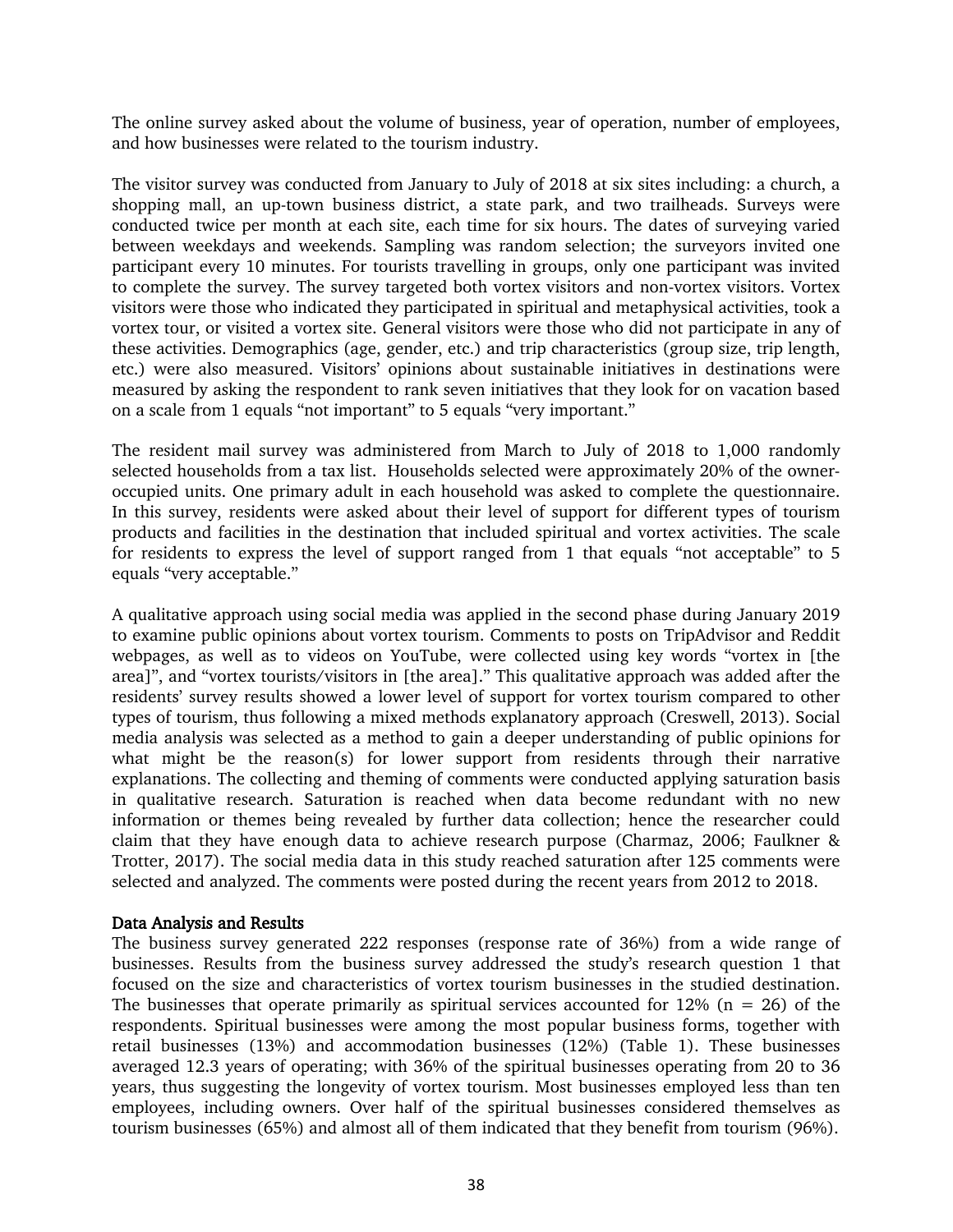| Length of business operations | Number of employees  | Tourism            | <b>Benefit from</b> |  |
|-------------------------------|----------------------|--------------------|---------------------|--|
|                               |                      | orientation        | tourism             |  |
| Mean: 12.3 years              | employees<br>-10     | Yes: 65%           | Yes: 96%            |  |
| Range: 1 to 38 years          | (including)          | owners): No: $35%$ | No: $4\%$           |  |
| Below 20 years: 64%           | 96%                  | Total: 100%        | Total: 100%         |  |
| 20 years and above: 36%       | $> 10$ employees: 4% |                    |                     |  |
| Total: 100%                   | Total: 100%          |                    |                     |  |

**Table 1.** Profile of spiritual businesses  $(n = 26)$ 

The visitor survey yielded 1,001respondents. Vortex visitors accounted for 143 respondents (14%). General (non-vortex) tourists, those who did not clearly come to the destination for the vortex energy or actually visit vortex sites, accounted for 410 respondents (41%). Another 448 respondents (45%) could not be accurately categorized as either vortex or general tourists due to insufficient answers on the two questions used to classify and validate the two groups. Based on these segment sizes, approximately 420,000, out of 3 million annual visitors (as estimated by the Chamber of Commerce & Tourism Bureau), are vortex visitors. Vortex visitors and general visitors were a focal point of this research. Results from the visitor survey addressed the study's research question 2 that focused on the size and characteristics of the vortex visitor market, and differences between vortex and general visitors.

Chi-square tests were used to measure the association between vortex visitors and general visitors on gender (p = .006), residency (p = .000), length of trip (p = .000), and accommodations ( $p = .167$ ) (Table 2). Results showed that vortex visitors were mostly female (64%), come from out-of-state (74%), and tended to stay overnight (86%) in comparison to general visitors. Vortex visitors were not statistically different from general visitors in overnight accommodations choice.

| Demographics and trip characteristics | <b>Vortex visitors</b><br>$(n = 143)/%$ | <b>General visitors</b><br>$(n = 410)/%$ | D    |
|---------------------------------------|-----------------------------------------|------------------------------------------|------|
| Gender                                |                                         |                                          |      |
| Male                                  | 36                                      | 49                                       | .006 |
| Female                                | 64                                      | 51                                       |      |
| Total                                 | 100                                     | 100                                      |      |
| Residency                             |                                         |                                          |      |
| In-state                              | 18                                      | 36                                       |      |
| Out-state                             | 74                                      | 55                                       | .000 |
| International                         | 8                                       | 9                                        |      |
| Total                                 | 100                                     | 100                                      |      |
| Daytrip/Overnight trip                |                                         |                                          |      |
| Day trip                              | 14                                      | 45                                       |      |
| Overnight                             | 86                                      | 55                                       | .000 |
| <b>Total</b>                          | 100                                     | 100                                      |      |

Table 2. Comparison of vortex and general visitors on demographics and trip characteristics using Chisquare tests (categorical variables)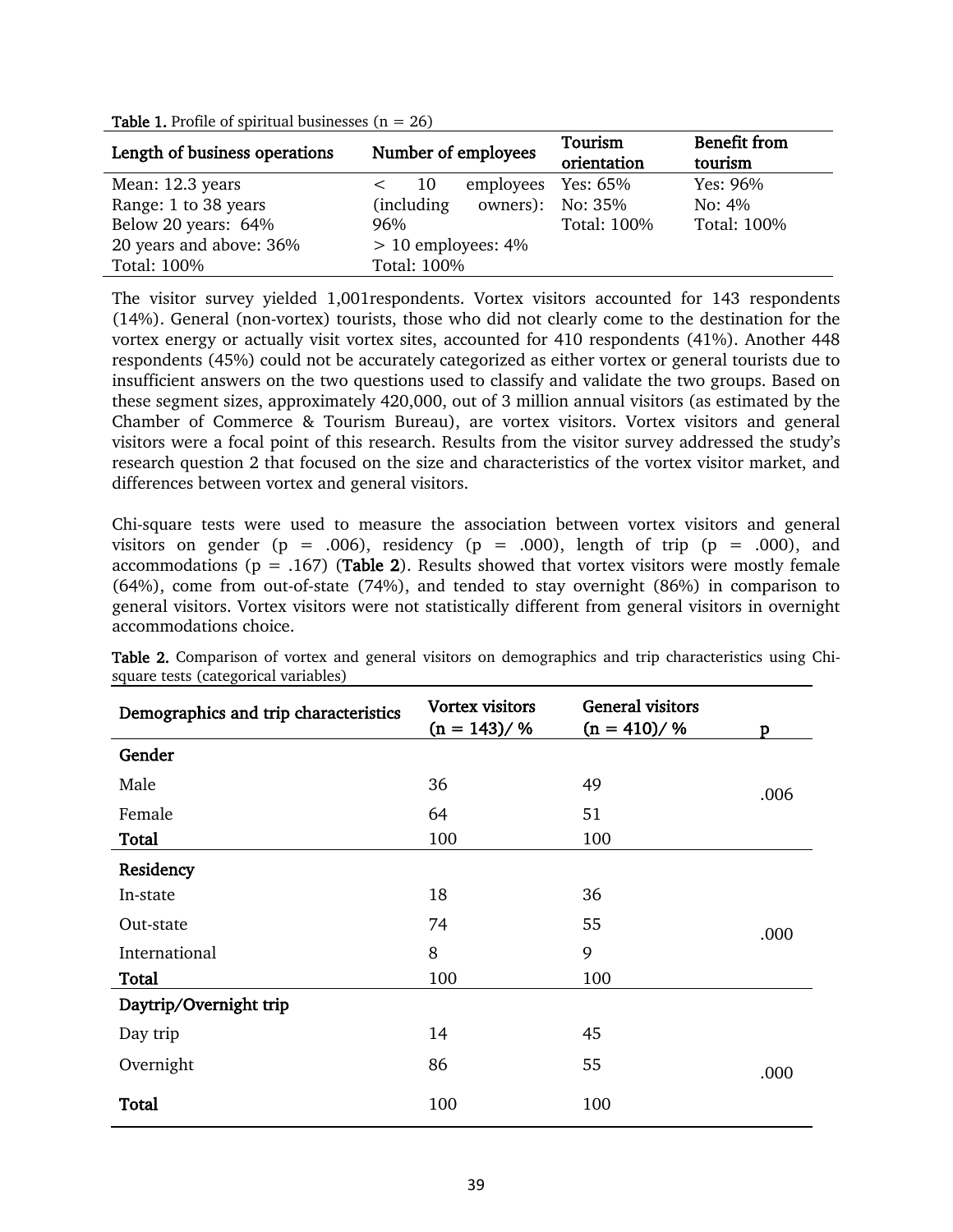| Accommodation (for overnight visitors)                |     |     |      |
|-------------------------------------------------------|-----|-----|------|
| Timeshare                                             | 12  | 10  |      |
| Resort                                                | 23  | 16  |      |
| Full-service hotel                                    | 18  | 23  |      |
| Limited-service hotel/motel                           | 7   | 10  |      |
| Bed & Breakfast                                       | 8   | 8   | .167 |
| Campground or RV park                                 | 7   | 13  |      |
| Rented vacation home (e.g. Airbnb,<br>HomeAway, VRBO) | 20  | 12  |      |
| Staying with friends or relatives                     | 5.  | 8   |      |
| Total                                                 | 100 | 100 |      |

Independent samples t-tests were employed to identify the relationship between vortex visitors and general tourists on additional demographics and trip characteristics. Age ( $p = 0.210$ ) and party size (p=.889) were similar for vortex and general tourists (Table 3). For both groups, the average age was about 46 years old. Baby Boomers were the largest segment of visitors (36% for vortex visitors and 28% for general tourists). The average party size of both groups was 3.5 people per party, mostly comprised of family and friends. Trip length was found to be significantly different for the two visitor segments ( $p = .014$ ). Vortex visitors stayed longer, with an average trip length of 4 nights, in comparison to 3 nights for general tourists. Number of visits significantly differed for the two visitor segments ( $p = .009$ ). Vortex visitors visited the destination more times ( $M = 5.19$ ) than general visitors ( $M=3.68$ ). Vortex visitors rated satisfaction of the tourism destination differently than general tourists ( $p = .000$ ). Vortex visitors rated the destination slightly higher ( $M = 4.67$ ) compared to general tourists ( $M = 4.46$ ).

|                                                             |  |  |  |  | Table 3. Comparison of vortex and general visitors on demographics and trip characteristics using |  |
|-------------------------------------------------------------|--|--|--|--|---------------------------------------------------------------------------------------------------|--|
| independent samples t-tests (ratio/interval data variables) |  |  |  |  |                                                                                                   |  |

| Demographics and trip<br>characteristics | <b>Vortex visitors</b><br>$(n = 143) /$ Mean | <b>General visitors</b><br>$(n = 410) /$ Mean |        |      |
|------------------------------------------|----------------------------------------------|-----------------------------------------------|--------|------|
| Age (years old)                          | 46.5                                         | 46.3                                          | .153   | .210 |
| Satisfaction with destination            | 4.67                                         | 4.46                                          | 3.930  | .000 |
| (scale: $1 = poor$ to $5 = excellent$ )  |                                              |                                               |        |      |
| Number of visits                         | 5.19                                         | 3.68                                          | 6.849  | .009 |
| Trip length (days)                       | 4.09                                         | 3.00                                          | 2.471  | .014 |
| Party size (persons)                     | 3.52                                         | 3.57                                          | $-139$ | .889 |

Vortex visitors participated in vortex activities, whereas general tourists did not. Other popular activities for both groups included hiking, sightseeing, shopping, and dining with participation levels ranging from 68% to 86% (Table 4). The next most popular activities were picnicking, land touring, and visiting galleries and museums with participation levels ranging from 18% to 32% of the respondents. The least popular activities were biking, golfing, camping, and attending special events with participation levels ranging from 2% to 8%. Chi-square tests showed some associations of activities and visitor groups. Vortex visitors (in comparison to general visitors) were more likely to hike (p = .000,  $\frac{86\%}{1}$  vs. 68%), receive spa treatments (p= .000, 15% vs. 6 %), sightsee (p = .006, 80% vs. 69%), picnic (p = .010, 28% vs. 18%), visit galleries and museums ( $p = .026, 32\%$  vs 23%), and shop ( $p = .036, 77\%$  vs. 68%).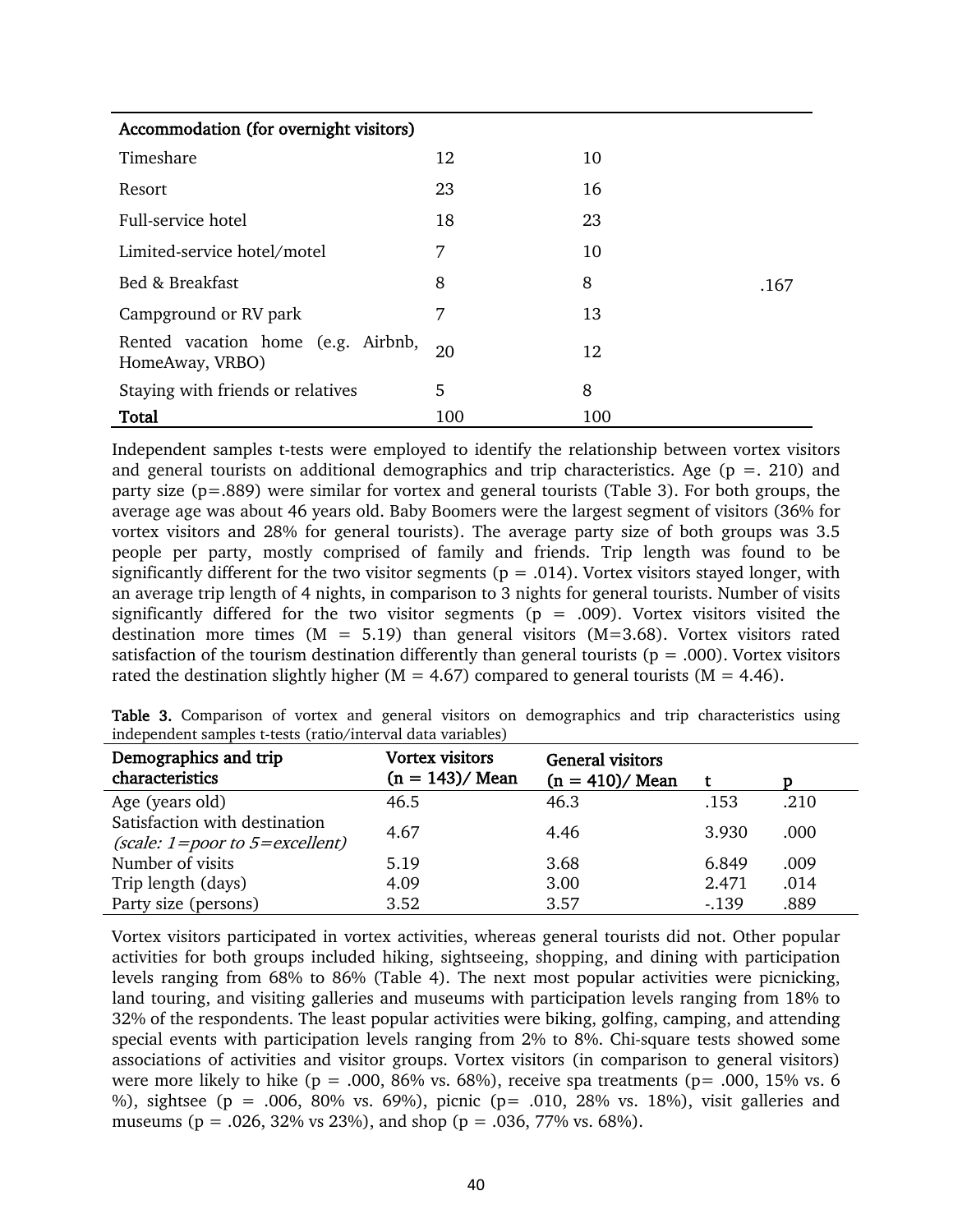| Trip activities                                      | <b>Vortex visitors</b> | <b>General visitors</b> |      |
|------------------------------------------------------|------------------------|-------------------------|------|
|                                                      | $(n = 143)/%$          | $(n = 410)/%$           | D    |
| Hiking                                               | 86                     | 68                      | .000 |
| Spa treatment                                        | 15                     | 6                       | .000 |
| Sightseeing                                          | 80                     | 69                      | .006 |
| Picnicking                                           | 28                     | 18                      | .010 |
| Visiting galleries, museums                          | 32                     | 23                      | .026 |
| Shopping                                             | 77                     | 68                      | .036 |
| Land touring (e.g. jeep, ATV, horseback)             | 27                     | 20                      | .054 |
| Dining                                               | 72                     | 66                      | .204 |
| Camping                                              | 6                      | 8                       | .548 |
| wedding,<br>Special<br>occasion<br>(e.g.<br>reunion) | $\overline{4}$         | 5                       | .736 |
| Special event (e.g. festival, concert)               | 3                      | $\overline{2}$          | .818 |
| <b>Biking</b>                                        | 4                      | 4                       | .918 |

Table 4. Comparison of vortex and general visitors on trip activities using Chi-square tests (Multiple choices were allowed)

The visitor survey also addressed the study's research question 3 that explored how vortex visitors' attitudes aligned with sustainable tourism principles. Association between visitor segments and the importance for sustainability initiatives by destinations were found on six of seven initiatives (Table 5). Those initiatives includes environmental practices at businesses, Leave no Trace principles in parks, localized economies, tours or attractions that do not put stress on the surrounding environment, business sustainability certification, and environmentally friendly transportation (p-level ranged from .000 to .039). Vortex visitors placed more importance (means vary from 3.69 to 4.49) on these initiatives compared to general visitors (means vary from 3.45 to 4.19). The importance of Dark Sky recognition was similar for the visitor segments ( $p = .069$ ).

Table 5. Comparison of vortex and general visitors on sustainability initiatives using independent samples t-tests (ratio/interval data variables)

| Sustainability initiatives                                                                                       | <b>Vortex visitors</b><br>$(n = 143)$ /<br>Mean | <b>General visitors</b><br>$(n = 410)$ /Mean | t t   | p    |
|------------------------------------------------------------------------------------------------------------------|-------------------------------------------------|----------------------------------------------|-------|------|
| <b>Businesses</b><br>that<br>implement<br>environmental practices                                                | 4.18                                            | 3.78                                         | 3.768 | .000 |
| Parks that promote the "Leave no<br>Trace" principles                                                            | 4.49                                            | 4.19                                         | 3.076 | .002 |
| where<br><b>Businesses</b><br>spending<br>is<br>retained locally                                                 | 3.93                                            | 3.56                                         | 3.187 | .002 |
| Locally owned and operated tours or<br>attractions that do not put stress on 4.27<br>the surrounding environment |                                                 | 4.04                                         | 2.409 | .016 |
| Businesses that have a sustainability<br>certification                                                           | 3.69                                            | 3.45                                         | 2.121 | .034 |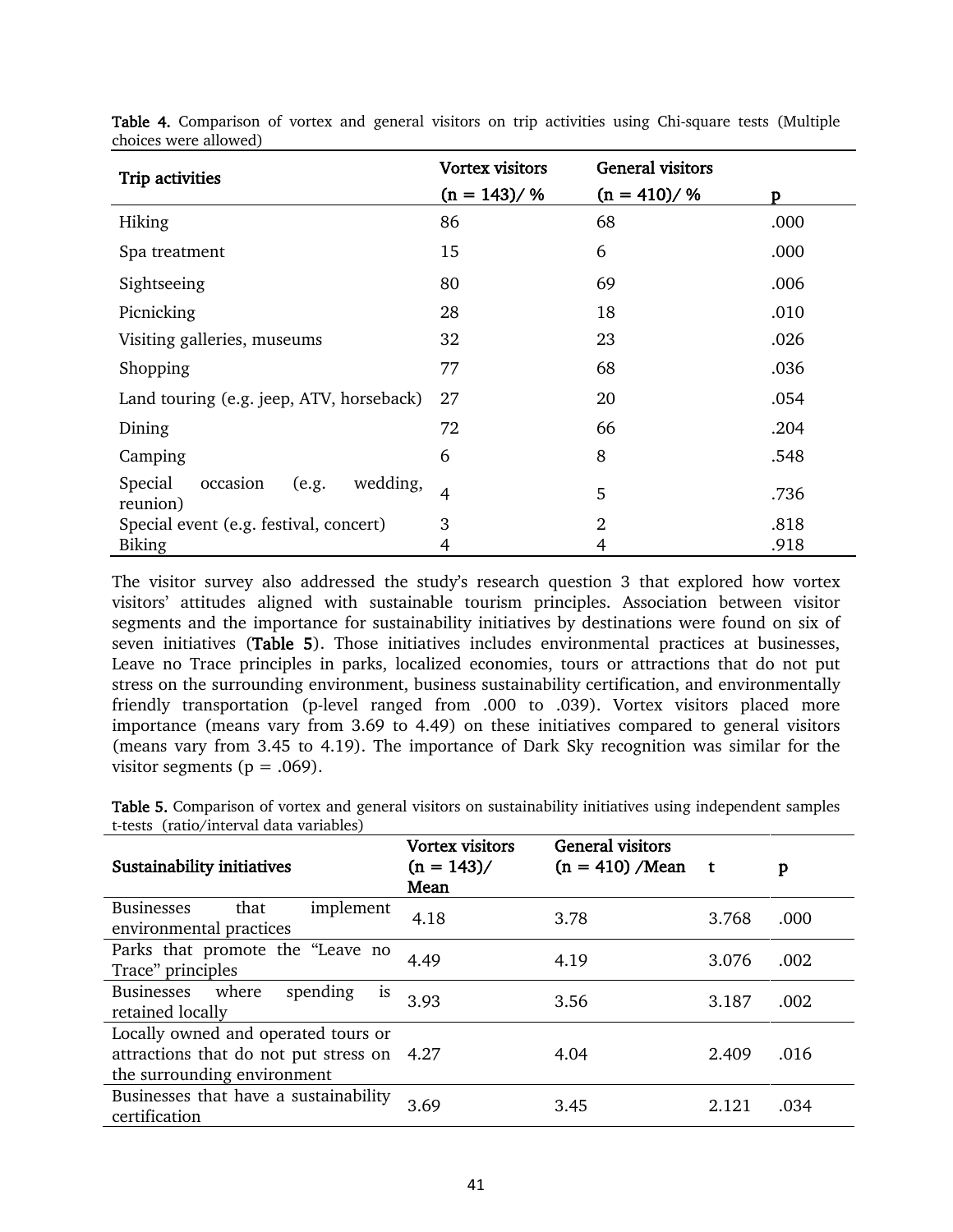| Low impact transportation options<br>such as public transportation, bike 3.87<br>share or pedestrian walkways |      | 3.65 | 2.073 | .039 |
|---------------------------------------------------------------------------------------------------------------|------|------|-------|------|
| Communities recognized by<br>the .<br><b>International Dark Sky Association</b>                               | 3.56 | 3.30 | 1.830 | .069 |
|                                                                                                               |      |      |       |      |

Scale of 1-5 from 1=not important to 5=very important

The resident mail survey had 376 homeowner respondents (38% response rates). Results from the resident survey addressed the study's research question 4 that examined the acceptance of local residents toward vortex tourism. Respondents were asked to rate their acceptability level to expand interest and demand for 18 tourism experiences or services in the destination. They rated the acceptability of spiritual/metaphysical activities and facilities, which includes vortexes, lower than many other activities such as visiting national parks, festivals and events, and shopping (Table 6).

Table 6. Residents' acceptance of expanded interest and demand for tourism experiences or services

| Expanded interest & demand for:          | Mean    |
|------------------------------------------|---------|
| State/National Parks & Heritage Sites    | 4.3     |
| Trails-nonmotorized                      | 4.2     |
| Archeological sites                      | 4.0     |
| Outdoor recreation opportunities         | 4.0     |
| Public transportation                    | 4.0     |
| Museums/Galleries                        | 3.9     |
| Festivals/events                         | 3.8     |
| Wineries/craft brewers                   | 3.7     |
| Entertainment (theaters, music, etc.)    | 3.7     |
| Scenic drives                            | 3.6     |
| Retail stores/Shopping                   | 3.5     |
| Tour services                            | 3.2     |
| Bed and Breakfasts/Inns                  | 3.1     |
| Spiritual/metaphysical/vortex activities | 3.1     |
| Resorts                                  | 2.9     |
| Hotels/Motels                            | 2.8     |
| Airbnb                                   | $2.4\,$ |
| Trails-motorized                         | 2.2     |

Scale of 1-5 from  $1$ =not acceptable to 5=very acceptable

Public comments on social media channels for the destination (TripAdvisor, Youtube, and Reddit) about the vortex energy and vortex tourism were examined. Social media analysis was conducted to answer the study's research question 5 that asked what public opinions were regarding the authenticity of the vortex energy and vortex tourism. Following the quantitative research approaches of surveys, a qualitative research approach allowed for narrative expression to interpret quantitative findings. From 125 public entries, 66 comments held content about level of support for or beliefs about the vortex energy and vortex tourism. These comments showed that public opinion was mixed. The commenters were different types of people, including residents, tourists, and the general public. A number of individuals considered the vortex energy as a hoax and opposed the related businesses. Quotes from the social media posts that support this claim include:

> "Folks, vortexes in [the area] were allegedly made up by an individual seeking to charm your money away years ago."

> "The vortexes themselves are truly a hoax, but people will believe what they want to believe regardless of the truth. And in [the area], there's always someone who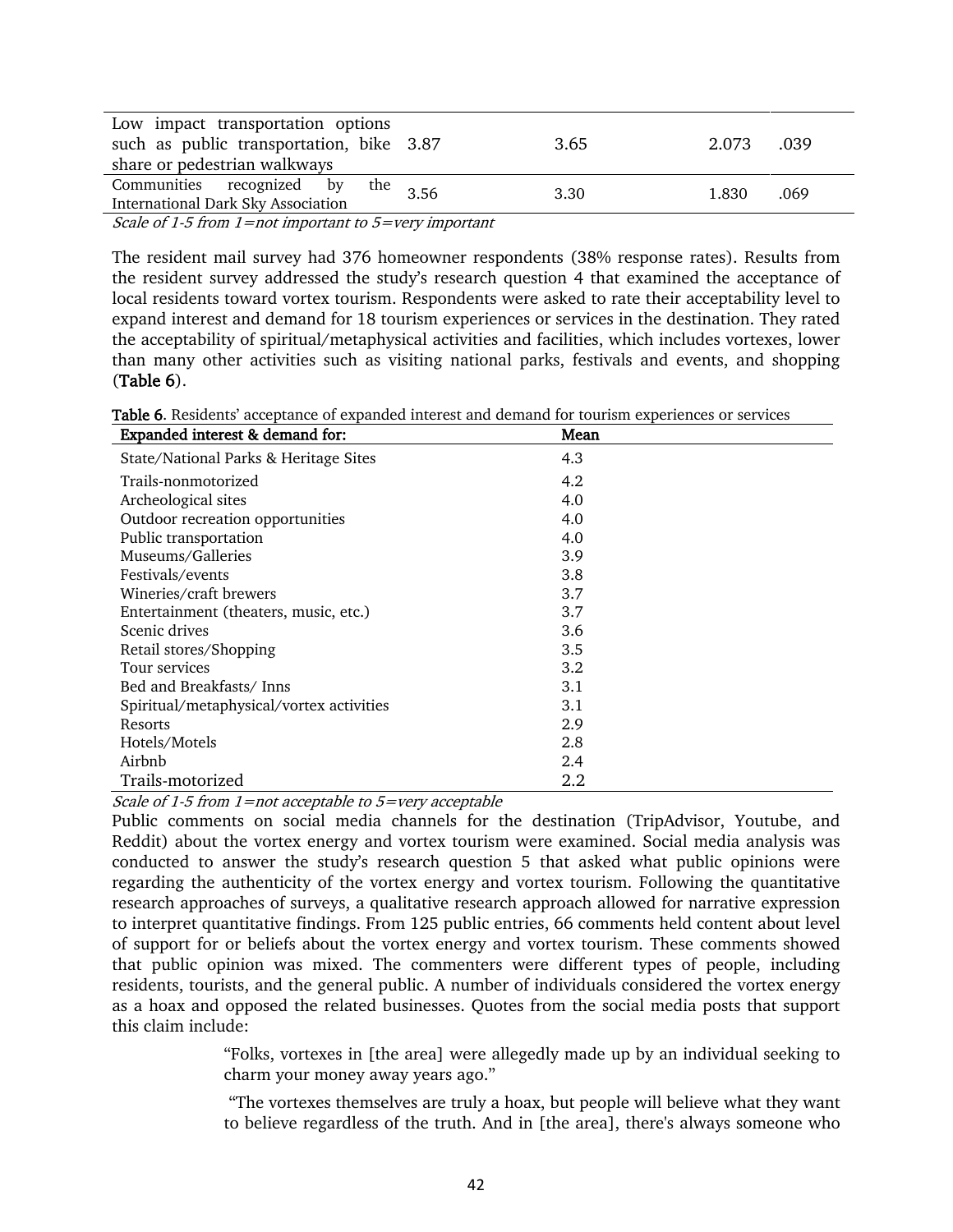will take your money and reinforce false beliefs."

Some commenters showed concern about the people who took part in vortex activities. Quotes from the social media posts reveal concern:

"There may be ungrounded woo-woo people … who often appear disconnected from reality."

Some commenters said tourists were renewed simply because of the beautiful natural setting, outdoor activities, and fresh air; not because of any mysterious energy sources:

"I must say that [the area] is a very healing place in general. You don't need to go to any vortex. The beauty and exotic formations inspire such deep feelings and inspiration one can understand why people have come here to rejuvenate physically and spiritually."

Opinions that supported vortex activities and respected other people's beliefs are reflected in these quotes:

"I personally would not go on a vortex tour but would never stand in the way of someone who does. Everyone is different, and people face difficult decisions and look for guidance in spiritual things like vortexes. People come to [the area] for different reasons, which is why there is a variety of services offered."

Some people even shared their own experiences with vortex energy. Quotes included:

"My own experience of [the area] started back in 2004 with vortex tours and ceremonies I took part in here on this beautiful land. As a matter of fact, it had such a profound influence on my life that I eventually moved here and it is a truly sacred place for me."

"Did I feel something at the vortex sites? Yes. I felt a warm energetic soothing sensation from my feet flow to my feet to the top of my head. Would I have felt it without someone telling me about it? I don't know. Did it change my being? Yes."

For those who believe in the vortex energy, on social media sites they discussed whether visitors should take vortex tours with local businesses, can the vortex energy be explored without a tour guide, or to make recommendations of a good travel agent or places where the vortex energy can be found.

# Discussion and Conclusion

Social science research on vortex tourism is lacking despite the attraction of vortex energy being a unique and rare phenomenon. Vortex tourists are a segment within a larger tourism market. This research aimed to estimate the size of vortex tourism at a vortex destination in the southwest U.S. Findings from a business survey and a visitor survey suggest that vortex and spiritual tourism is one of the top business forms in the destination (at least 12% of local businesses provide related services) and a sizable portion of tourist volume (around 14%). Vortex businesses have operated in the destination for nearly 40 years. Almost all of the vortex businesses are related to and benefit from tourism. Hence, the vortex/spiritual business operations and the arrivals of vortex visitors play an important role in the local economic, social, and culture fabric of the community. Importantly, this study is the first to examine and provide empirical data on the vortex tourism system of businesses, visitors, residents, and the public, and can be used as a reference for future study and to guide community development, management, and marketing.

Findings from the visitor survey also suggested that vortex visitors were similar to general visitors in specific ways. Some of their similarities are the common visitor characteristics such as being middle-aged, with Baby Boomers as the largest segment. The patterns of activities within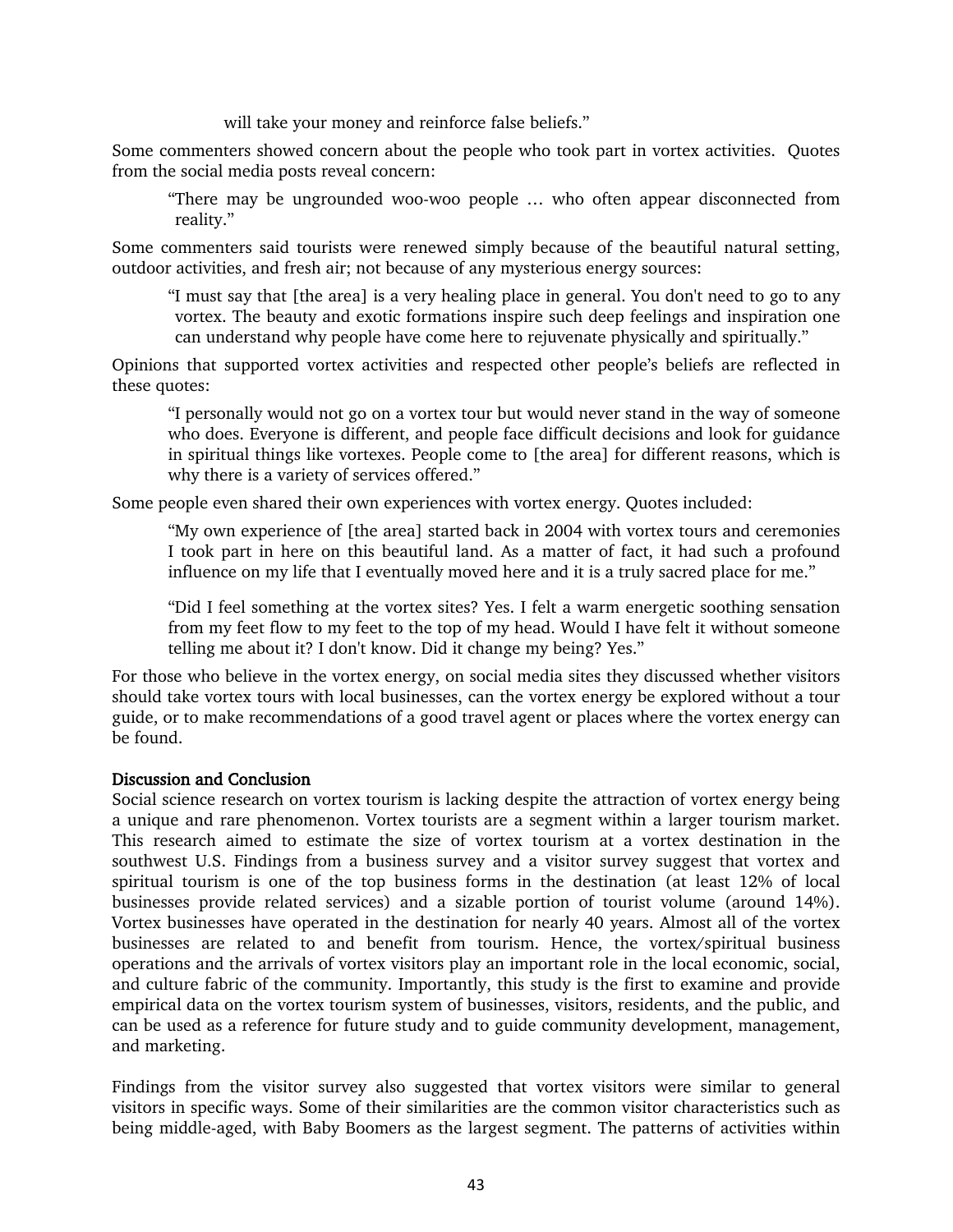each group are similar, except for vortex related activities. This could be explained by the availability of tourism services that encourage some activities more than others such as hiking and shopping, rather than biking and walking. Vortex visitors are also different from general visitors in several ways such as gender, length of stay, and visitation history. Our findings show vortex visitors are more likely to be female, which is a finding supported in religious literature. Women are more religious, spiritually oriented, and more superstitious than men (Argyle & Beit-Hallahmi, 2014; Trzebiatowska & Bruce, 2012; Walter & Davie, 1998). Women tend to pray, worship, and claim faith more than men; and they dominate the New Age world (Trzebiatowska & Bruce, 2012). Women have a tendency to seek spiritual support because they are more vulnerable than men due to historical low status in society; they are also more afflicted than men by poverty, illness, old age and violence. Additionally, their responsibility to give birth makes them sensitive to the ideas of life, death and the universe (Trzebiatowska & Bruce, 2012). Another difference between vortex visitors and other visitors is vortex tourists are more likely to stay overnight and stay longer at the destination than the general visitors. A possible explanation is that many spiritual experiences take time and are offered as three-day retreat packages or four-day tours to experience different vortex sites. The findings also showed that vortex visitors, besides participating in vortex activities, experience other tourism activities which keep them in the area longer. This finding may align with Ivakhiv's(2003) research that genuine spiritual tourists stay longer to accomplish their spiritual journey and goals. A final explanation for vortex stays being longer than general tourists is that the vortex energy sites are rare and visitors travel farther from home to reach these places that they may visit just once in a lifetime.

Successful tourism development can depend on support from residents (Murphy, 1985). The findings from this research suggest that vortex tourism is moderately accepted by local residents in the destination studied. Some residents expressed that they preferred other tourism activities more than those associated with the vortex energy. A lower support from local residents could be a challenge for developing vortex tourism further. One of the reasons for lower support from residents might be because many doubt the existence of vortex energy. Hence, the authenticity of vortexes is questionable. The general public's opinions about vortex tourism, as shown in the content gathered from social media posts, fluctuated between support for and disproval or disbelief. It is important for destination managers to address residents' and the general public's attitudes toward the vortex energy and vortex tourism to ensure this tourism segment does not become annoying to residents and the general public (Andereck & Vogt, 2000; Byrd, 2007; Woo, Kim & Uysal, 2015).

Another aim of this research was to evaluate how vortex tourism aligns with sustainable tourism strategies. Tourism researchers suggest that destinations could be more effective using segmentation to evaluate visitor segments' alignment with sustainability, and apply a targeted approach to each segment of visitors (Dolnicar & Leisch, 2008; Nickerson, Jorgenson & Boley, 2016). Based on our findings, vortex visitors appear to be sustainable visitors in a couple of ways that the literature espouses (Becken & Simmons, 2008; Inskeep, 1991). First, vortex visitors' attitudes align closely with sustainable tourism principles. They considered sustainable initiatives such as environmental protection and promotion of local business to be more important than general visitors. These attitudes might be closely aligned with New Age ideology of living in harmony with the nature, the universe and with other people. Second, vortex visitors stay longer and have more multiple visits than general visitors, both features that potentially can generate more spending and less of a carbon footprint.

Besides these positive alignments of vortex visitors to sustainable tourism practices, some behaviors, that is spiritual practices related to vortex visitation, have caused negative impacts on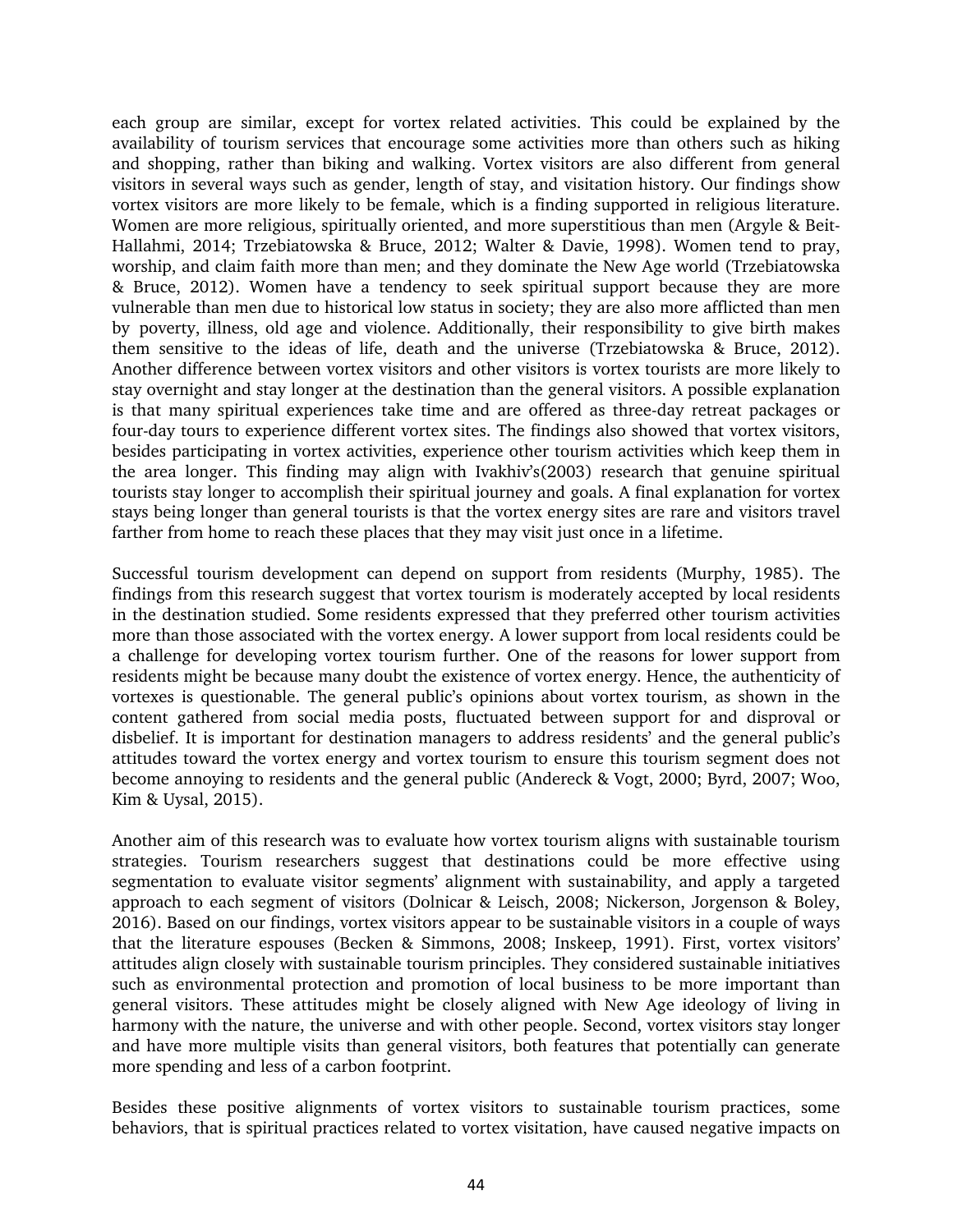environment and local culture (Timothy & Conover, 2006). Findings from social media content suggest some level of negative impacts are occurring in the destination that are being attributed to vortex visitors. To mitigate negative impacts, the vortex sector may need to be further regulated. Another solution is educating the vortex visitors and modeling appropriate behaviors that can lead to higher sustainability levels.

Pragmatic contributions of this vortex tourism research are to apply the findings to management and marketing strategies. First, marketing strategies could be further targeted to female visitors, since women are the dominant segment that visits vortex sites. A second strategy could be to encourage and incentivize longer stays to provide greater economic benefit through overnight stays. Support for these two strategies is the higher satisfaction levels by vortex visitors and loyal consumers (positive attitudes, repeat visitation).

This study on vortex visitors contributes to the literature in terms of methodology and theme development. This is the first study to investigate this visitor market using survey methods combined with content analysis from social media. It is also the first study to examine this market segment as a component of a sustainable tourism management approach. Finally, this research incorporates four distinct stakeholders' perceptions. Further research can extend our knowledge on vortex tourism (businesses, visitors, residents, social media users). Suggested topics include examining the social and economic impact of vortex visitors and modeling management strategies for vortex activities and visitor behaviors. Vortex visitors are also ripe to delve into religious or spiritual beliefs and how they are impacted by travel experiences. While our study used surveys, random sampling, and content analysis of social media, future research could apply qualitative approaches for a deeper examination of residents' perspectives about vortex tourism using interviews. Our research studied one world renowned location believed to possess the vortex energy. Each vortex site is believed to possess different energies attributed to different planetary dynamics and sites reside in various global places with unique cultures. Research at other vortex places around the world will provide more in insight into the phenomenon of traveling to and experience the vortex energy.

#### References

- Aldred, L. (2000). Plastic shamans and astroturf sun dances: New Age commercialization of Native American spirituality. American Indian Quarterly, 24(3), 329-352.
- Andereck, K. L., & Vogt, C. A. (2000). The relationship between residents' attitudes toward tourism and tourism development options. Journal of Travel Research, 39(1), 27-36.
- Andres, D. (2007). What Is A Vortex? Sedona's Vortex Sites: A Practical Guide (9<sup>th</sup> edn). Sedona: Meta Adventures.
- Ap, J. (1990). Residents' perceptions research on the social impacts of tourism. Annals of Tourism Research, 17(4): 610–16.
- Argyle, M., & Beit-Hallahmi, B. (2014). The Pychology of Religious Behaviour, Belief and Experience. London; New York: Routledge.
- Becken, S., & Simmons, D. (2008). Using the concept of yield to assess the sustainability of different tourist types. Ecological Economics, 67(3), 420-429.
- Blamey, R. K., & Braithwaite, V. A. (1997). A social values segmentation of the potential ecotourism market. Journal of Sustainable Tourism, 5(1), 29-45.
- Brian, D. (2013, June 11). The Sedona energy vortex. Skeptoid Podcast. Retrieved from https://skeptoid.com/episodes/4366
- Brougham, J. E., & Butler, R. W. (1981). A segmentation analysis of resident attitudes to the social impact of tourism. Annals of Tourism Research, 8(4), 569-590.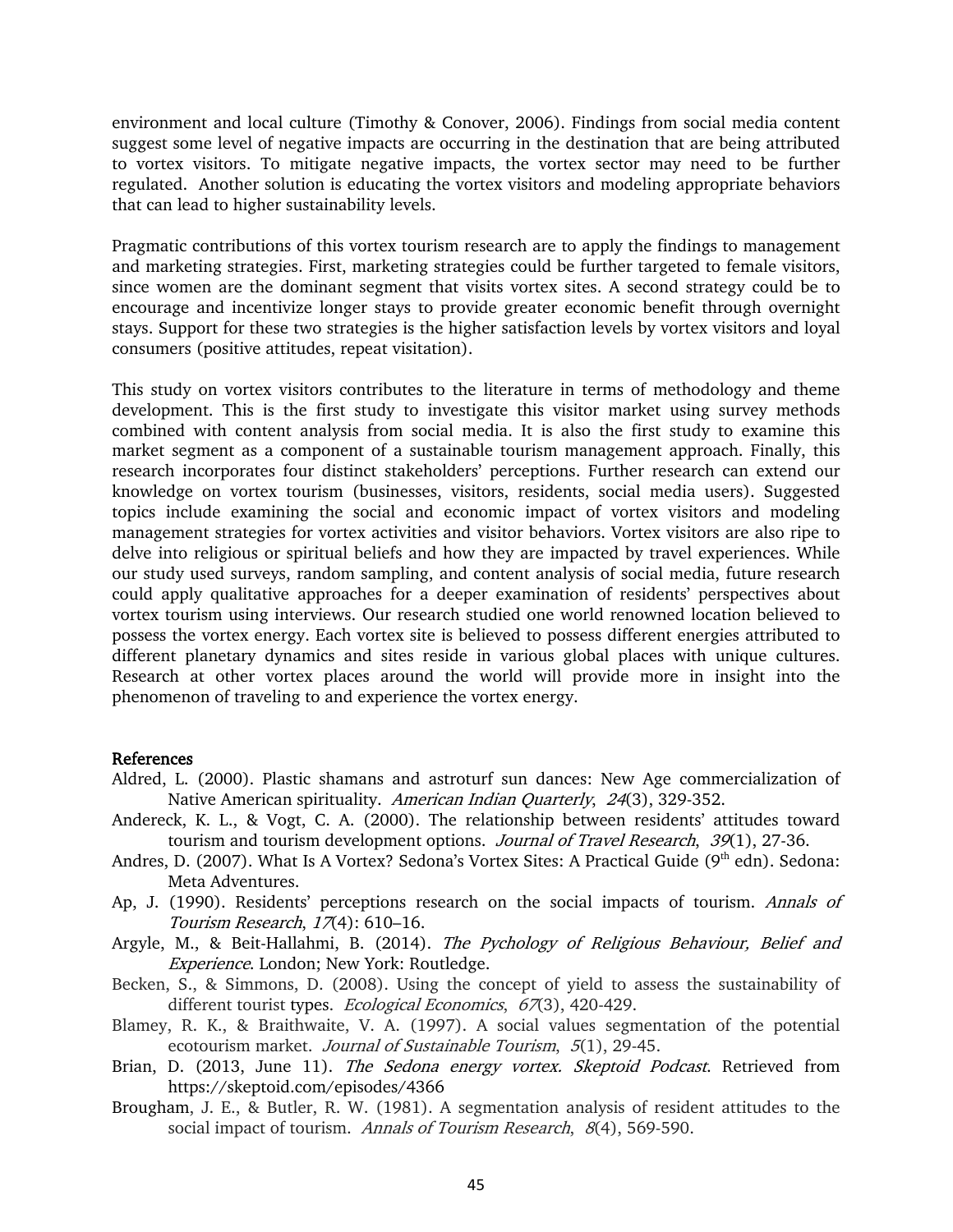- Bryant, P. (1991). Sacred Sedona. In Sedona Vortex Guidebook. Flagstaff, Ariz.: Light Technology Publishing
- Budeanu, A. (2007). Sustainable tourist behaviour–a discussion of opportunities for change. *International Journal of Consumer Studies*, 31(5), 499-508.
- Byrd, E. T. (2007). Stakeholders in sustainable tourism development and their roles: applying stakeholder theory to sustainable tourism development. Tourism Review, 62(2), 6-13.
- Charmaz, K. (2006). Constructing Grounded Theory: A Practical Guide Through Qualitative Analysis. London: Sage.
- Cheer, N. (2000) 'Pilgrimage: linear and circular', Sea of Faith Network N.Z., SOF Newsletter
- Coats, C. (2008). From Media-scape to Meaning and Back Again: An Interactionist Analysis of Spiritual Tourism in Sedona, Arizona. University of Colorado at Boulder.
- Coats, C. (2009). Sedona, Arizona: New age pilgrim-tourist destination. Cross Currents, 59(3), 383-389.
- Coats, C. (2011). Spiritual tourism–promise and problems: the case of Sedona Arizona. Media, Spiritualties and Social Change, 117-126.
- Coats, C. (2011). The melodramatic structure of new age tourist desire. *Tourist Studies*, 11(3), 197-213.
- Cochrane, J. (2009). Spirits, nature and pilgrimage: the "other" dimension in Javanese domestic tourism. Journal of Management, Spirituality and Religion, 6(2), 107-119.
- Cohen, E. (2002). Authenticity, equity and sustainability in tourism. Journal of Sustainable Tourism, <sup>10</sup>(4), 267-276.
- Coleman, S. & Elsner, J. (1995) Pilgrimage: Past and Present in the World Religions, Cambridge, MA: Harvard University Press.
- Creswell, J. (2013). Research Design: Qualitative, Quantitative, and Mixed Methods Approaches, 4<sup>th</sup> ed. Thousand Oaks: Sage Publications.
- Digance, J. (2006). Religious and secular pilgrimage: Journeys redolent with meaning. In Tourism, Religion and Spiritual Journeys (pp. 52-64). London; New York: Routledge.
- Dolnicar, S., & Leisch, F. (2008). Selective marketing for environmentally sustainable tourism. Tourism Management, 29(4), 672-680.
- Dream Sedona. (2011, November 28). History of Sedona Arizona. Dream Sedona. Retrieved from http://www.dreamsedona.com/history-of-sedona.html
- Duntley, M. (2015). Spiritual tourism and frontier esotericism at Mount Shasta, California. International Journal for the Study of New Religions, 5(2), 123-150.
- Eliade, M. (1961) The Sacred and the Profane: The Nature of Religion. Harper & Row.
- English, P. (2002). Disputing Stonehenge: Law and access to a national symbol. *Entertainment Law*, 1(2), 1-22.
- Faulkner, S. L., & Trotter, S. P. (2017). Data Saturation. The International Encyclopedia of Communication Research Methods, 1-2.
- Gilbert, D., & Clark, M. (1997). An exploratory examination of urban tourism impact, with reference to residents' attitudes, in the cities of Canterbury and Guildford. Cities, 14(6), 343-352.
- Götz, K., Loose, W., et al. (2002). *Mobility Styles in Leisure Time: Reducing the Environmental* Impacts of Leisure and Tourism Travel. Öko-Institut e.V, Freiburg.
- Grankvist, G. (2002) Determinants of Choice of Eco-labeled Products. Department of Psychology, Göteborg University, Göteborg.
- Greenwood, D. J. (1977). Culture by the pound: An anthropological perspective on tourism as cultural commoditization. Culture by the pound: an anthropological perspective on tourism as cultural commoditization. (Ed. 2), 171-185.
- Gunn, C. A. (1994). *Tourism Planning: Basics, Concepts, Cases.* 3rd ed. Washington, DC: Taylor and Frances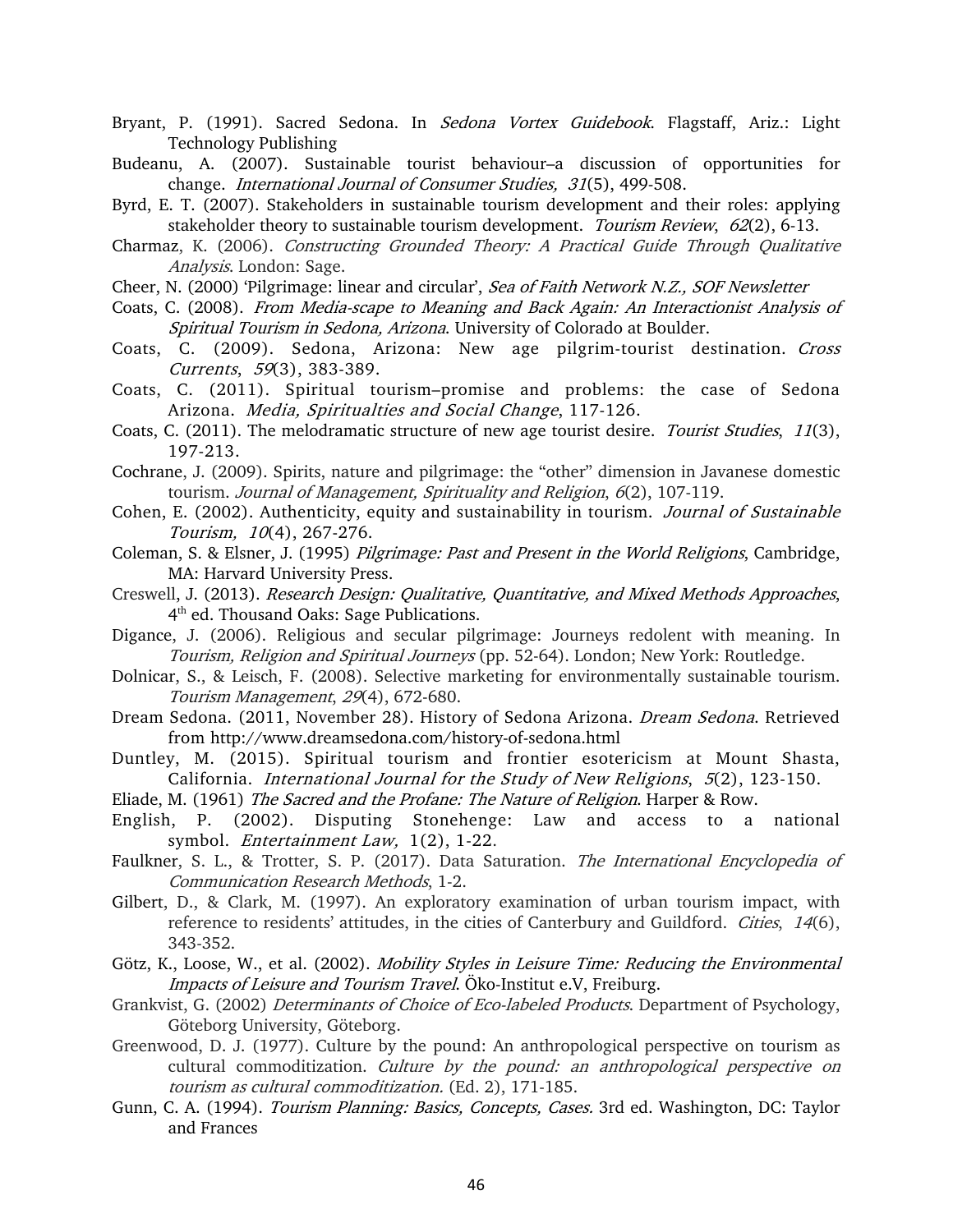- Haq, F., & Medhekar, A. (2017). Is spiritual tourism an innovation in tourism for India and Pakistan?. In Leadership, Innovation and Entrepreneurship as Driving Forces of the Global Economy (pp. 519-529). Springer, Cham.
- Hunter, C. (1997). Sustainable tourism as an adaptive paradigm. Annals of Tourism Research, 24(4), 850-867.
- Huntsinger, L., & Fernández‐Giménez, M. (2000). Spiritual Pilgrims at Mount Shasta, California. Geographical Review, 90(4), 536-558.
- Inskeep, E. (1991). Tourism Planning: An Integrated and Sustainable Development Approach. New York: Van Nostrand Reinhold.
- Ivakhiv, A. (1997). Red rocks,"vortexes" and the selling of Sedona: environmental politics in the new age. *Social Compass*, 44(3), 367-384.
- Ivakhiv, A. J. (2001). Claiming Sacred Ground: Pilgrims and Politics at Glastonbury and Sedona. Bloomington: Indiana University Press.
- Ivakhiv, A. (2003). Nature and self in New Age pilgrimage. Culture and Religion, 4(1), 93-118.
- Jackowski, A. (2000) "Religious tourism: problems with terminology," in A. Jackowski (ed.) Peregrinus Cracoviensis, Krakow: Institute of Geography. Jagiellonian University.
- Jarvis, N., Weeden, C., & Simcock, N. (2010). The benefits and challenges of sustainable tourism certification: A case study of the Green Tourism Business Scheme in the West of England. Journal of Hospitality and Tourism Management, 17(1), 83-93.
- Kaelber, L. (2006). Paradigms of travel: from medieval pilgrimage to the postmodern virtual tour. In Tourism, Religion and Spiritual Journeys (pp. 65-79). Routledge.
- Kyle, R. G. (1995). The New Age Movement in American Culture. Lanham, MD: University Press of America
- Lankford, S. V. (1994). Attitudes and perceptions toward tourism and rural regional development. Journal of Travel Research, 32(3), 35-43.
- Laura, G. (2017, July 12). The 8 most Energetic Places on Earth you can go to Reconnect and Recharge your Internal Power Grid. HuffPost. Retrieved from https://www.huffingtonpost.com/entry/the-8-most-energetic-places-on-earth-you-cango-to\_us\_59666283e4b07b5e1d96eca8
- Lengfelder, J., & Timothy, D. J. (2000). Leisure Time in the 1990's and Beyond: Cherished Friend or Incessant Foe? Visions in Leisure and Business, 19(1), 3.
- Lloyd, D.W. (1998) Battlefield Tourism, New York: Berg.
- Lundie, S., Dwyer, L., & Forsyth, P. (2007). Environmental-economic measures of tourism yield. Journal of Sustainable Tourism, 15(5), 503-519.
- Moore, D. S., & Kirkland, S. (2007). The basic practice of statistics (Vol. 2). New York: WH Freeman.
- Murphy, P. E. (1985). *Tourism: A Community Approach.* New York: Methuen.
- Nickerson, N. P., Jorgenson, J., & Boley, B. B. (2016). Are sustainable tourists a higher spending market?. Tourism Management, 54, 170-177.
- Norman, A. (2014). The varieties of the spiritual tourist experience. Literature  $\&$ Aesthetics, 22(1).
- Nyaupane, G. P., White, D. D., & Budruk, M. (2006). Motive-based tourist market segmentation: An application to native American cultural heritage sites in Arizona, USA. Journal of Heritage Tourism, 1(2), 81-99.
- Olsen, D.H. (2003) "Heritage, tourism, and the commodification of religion," Tourism Recreation Research 28(3), 99–104.
- Olsen, D. H., & Timothy, D. J. (1999). Tourism 2000: Selling the millennium. Tourism management, 20(4), 389-392.